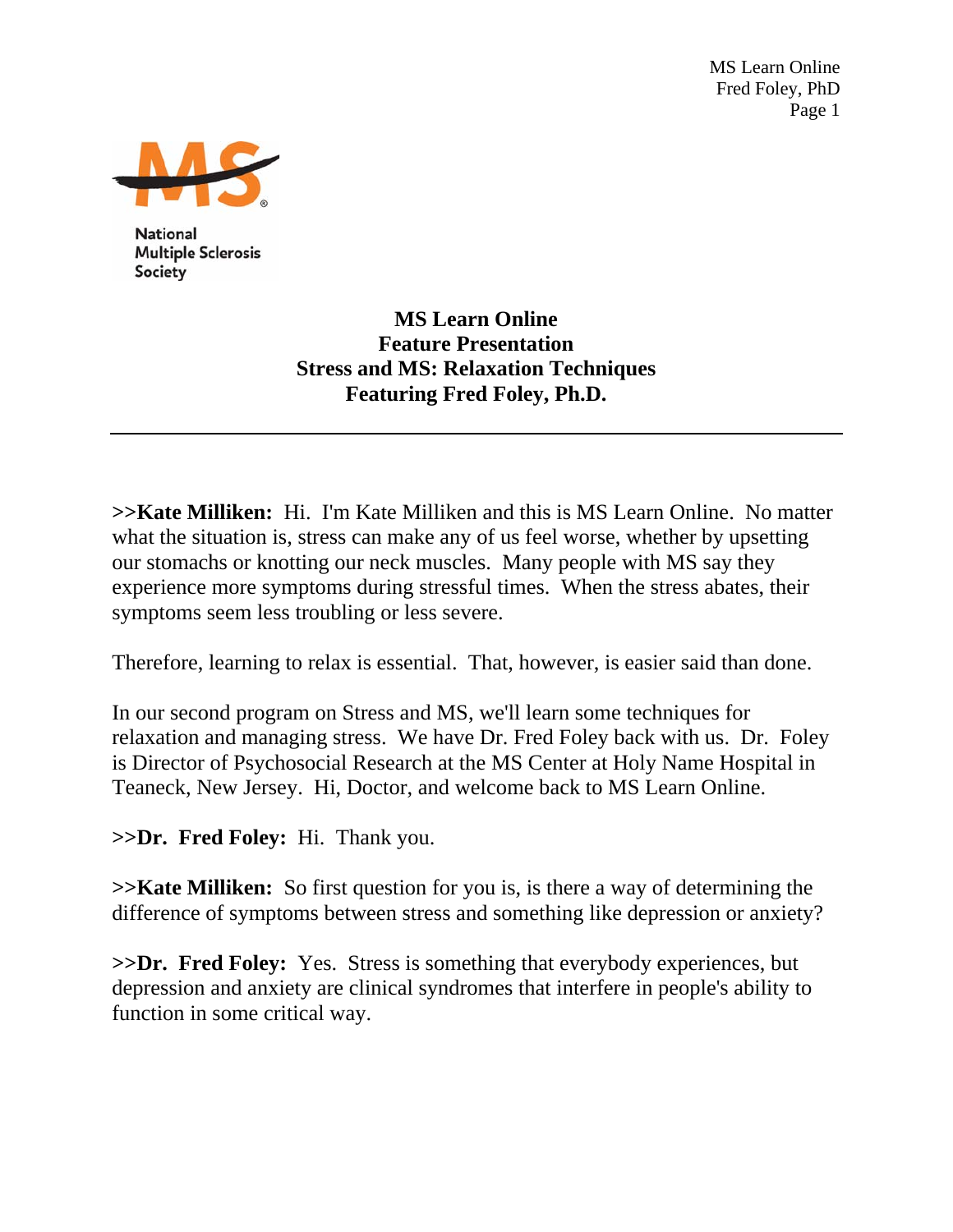So the difference between stress and depression and anxiety, although there is some overlap, is that depression and anxiety are worse. So-- and they cause severe distress and usually a reduction in the person's ability to function, in some way.

So, that's how we distinguish between normal stress that we all experience and that people with MS certainly experience, both related to life and related to the MS, from those other clinical syndromes.

**>>Kate Milliken:** Easy question for you. Can stress be eliminated?

**>>Dr. Fred Foley:** I wish it could. It's not possible to eliminate stress, so what we teach people to do is how to cope with it more effectively, how to deal with it in new ways and how to problem solve more effectively.

**>>Kate Milliken:** Stress certainly has the ability to make somebody have a range of emotions, including being angry. You know, I'm angry that I'm late. I'm angry that this isn't going as well as planned and it kind of brings in a chicken-and-egg phenomenon, because that anger can bring in stress. Can you talk about that?

**>>Dr. Fred Foley:** Yes. Chronic anger is not a good thing. You know, we haven't studied that in an MS population, but we know from the general population that anger-- you know, people that have a very short fuse and that express that frequently, particularly on a daily basis, have a chronically elevated stress response in the body. And that is associated with higher cholesterol levels and higher blood pressure and other physiological markers of damage to the body in some way.

So anger is a wonderful emotion, because when you're angry, everything becomes crystal clear. They're wrong and you're right. There's no shades of gray any more in anger. And anger is the feeling that you feel when you want or expect something, you're not getting it, but you still want or expect it.

So if a person, you know, with MS, it's very common, particularly if they undergo an exacerbation or disease worsening, their set of expectations about what they should be able to do and what they currently can do are kind of out of synch with each other. So frustration and anger is very common, you know, in persons with MS or any illness when they lose function in some way or something changes. So that now we have to teach them how to realign their expectations with the current reality so that they're not experiencing that chronic, you know, frustration and anger.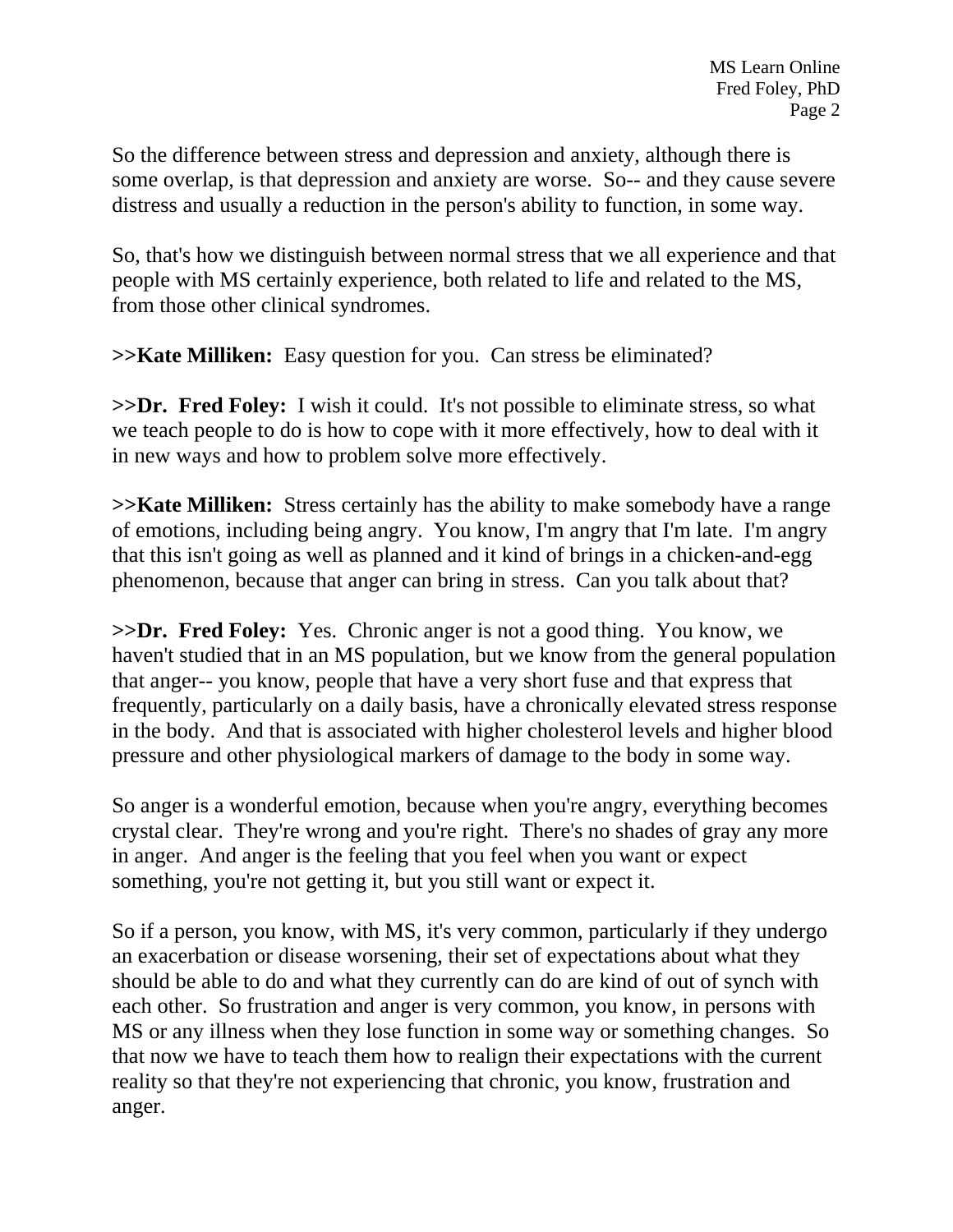**>>Kate Milliken:** Dr. Foley, for the National MS Society you authored a brochure called "Taming Stress in Multiple Sclerosis." Can you tell me a little bit about what's in here?

**>>Dr. Fred Foley:** Sure. A lot of what we talk about are techniques for managing stress in MS that we've learned over the last 30 years of working with persons with MS in their families. And there are a variety of approaches that are important to learn.

You can approach stress from many different angles. You know, for example, some people love aerobic exercise and aerobic exercise has been found to reduce anxiety, to reduce depression and to help tune up the body's nervous system and balance the stress arm of the nervous system, the sympathetic nervous system, with the relaxation arm of the nervous system, the parasympathetic nervous system.

So aerobic exercise has been found to be a good stress reliever. However, in MS you have to be careful. You know, if you're heat sensitive, you don't want to get overheated when you're exercising, because that can cause problems, as well, and you have to find an exercise, an aerobic exercise, that is safe and appropriate for you, given whatever symptom that you happen to have.

So that's one aspect, is the physiological aspects, tuning the body to have a better stress response and that can be done through exercise. It could be done through relaxation techniques where we teach people to relax the muscles in the body. And that's appropriate for many people with MS. If you happen to have a lot of spasticity or other kinds of problems that would interfere with that, it wouldn't be an appropriate approach, but if you relax the muscles in your body -- and we can teach people to do that in a very active way to gain control over the level of muscle tension in their body -- that's associated with relaxation response. And so that's another physiological approach.

So-- but there are other physiological ways that you can change the body's stress response. So-- and we do this regularly by assessing the person in a variety of ways.

For example, teaching people meditation is a very common approach to stress management and reduction. And if a person has MS, there-- we evaluate, first, what types of problems do they have related to their MS.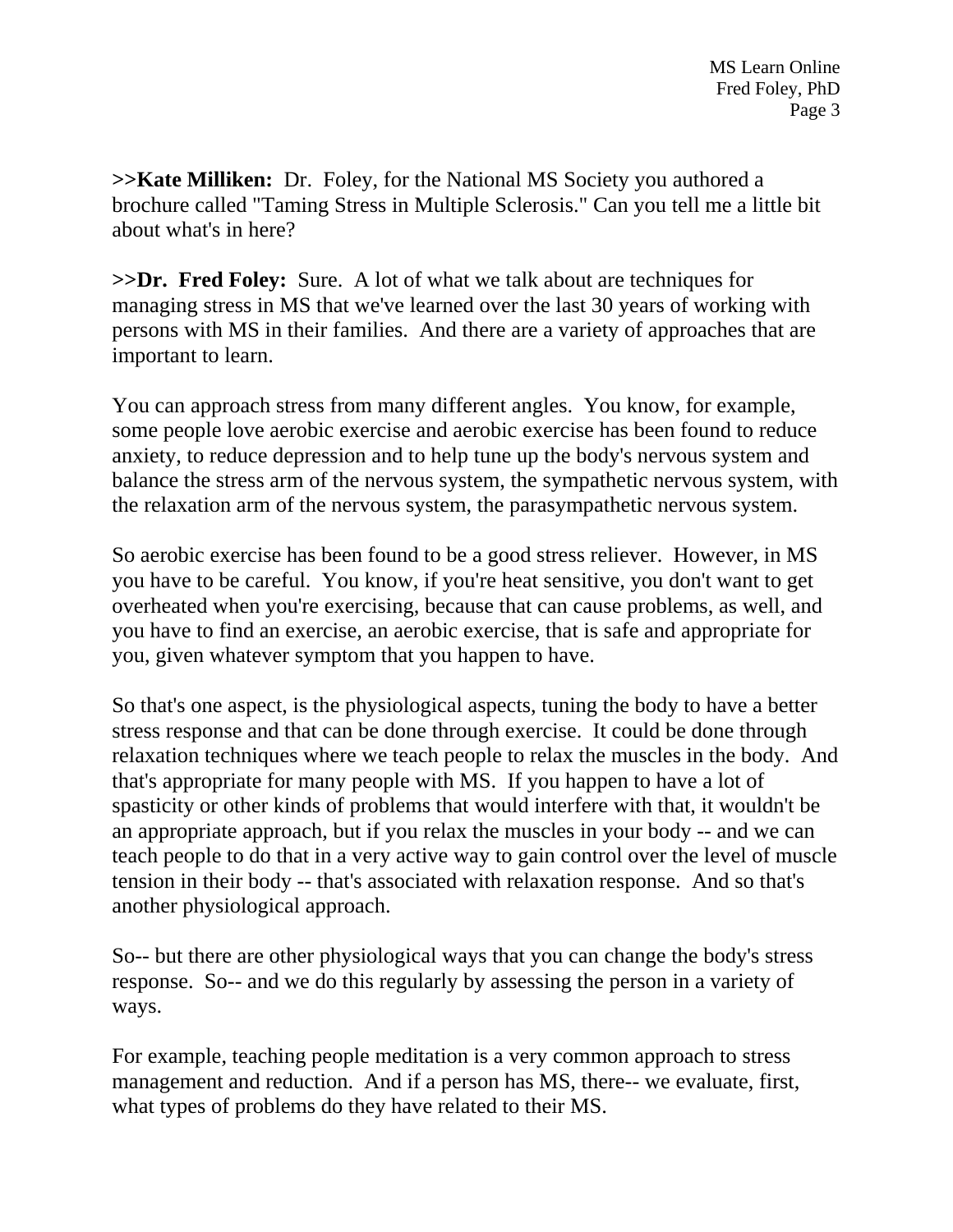For example, if they have impairment in attention and concentration, which can sometimes happen in MS, well, then teaching them concentration meditation approaches will be a frustrating experience for them. So we'll switch to a mindfulness meditation approach or another meditation approach where an impairment in attention and concentration won't interfere with them learning it and being able to relax.

Similarly, if someone has a great deal of spasticity, well, we don't want to teach them relaxation approaches that use muscle tension and relaxation, because that can precipitate an attack of spasticity.

So we want to evaluate the overall symptom profile first and then we teach them relaxation approaches that are going to be in harmony with them and be respectful of the MS symptoms that the person happens to have.

**>>Kate Milliken:** One of the things I feel like, as someone who has MS, you know, there's just such a Catch-22. You start to feel stress and then, you know, you don't feel well and then you start thinking, oh my God, maybe I'm having an exacerbation or an episode and that kind of gets you even more stress and it kinds of feed the fire. So--

**>>Dr. Fred Foley:** But we can also approach it from a cognitive perspective or a thinking perspective. Think about what your thoughts are like when you're feeling stressed out. You're thinking, oh, something's happening and it's bad. So you're anticipating some negative outcome, some bad consequence, to something that's happening.

So-- but we all know what it's like to make a mountain out of a molehill. We all know what it's like to think that things are worse than they really are.

So we train people with MS to systematically identify their daily thinking patterns and change them from those associated with the stress response, which is, you know, focusing on the negative, focusing on anticipated bad consequences, and change them to more neutral thoughts or more positive thought patterns.

Our thinking patterns are just a habit. We learn them when we're growing up and throughout life. And like any habit, if you systematically approach it and-- you can change it.